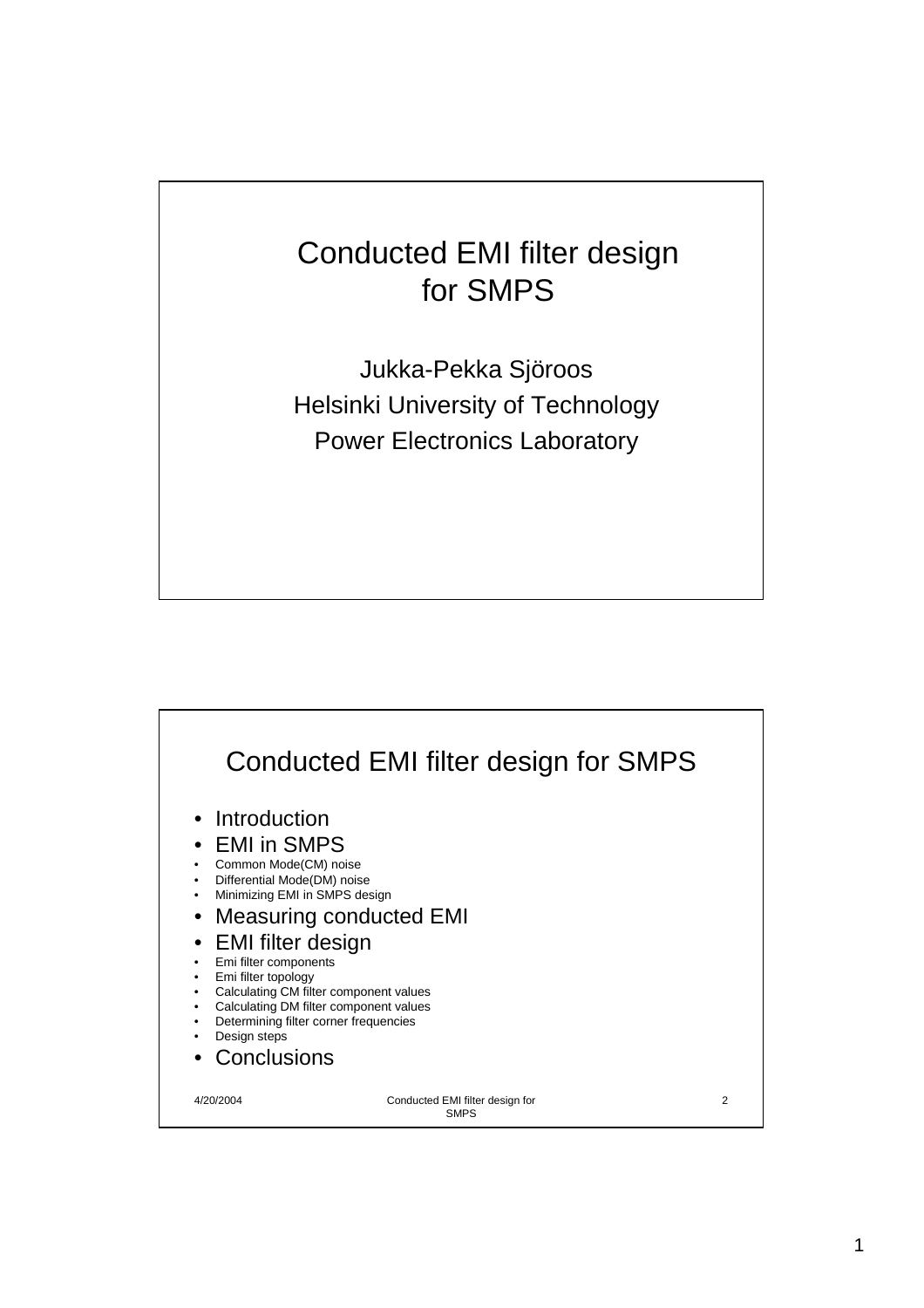

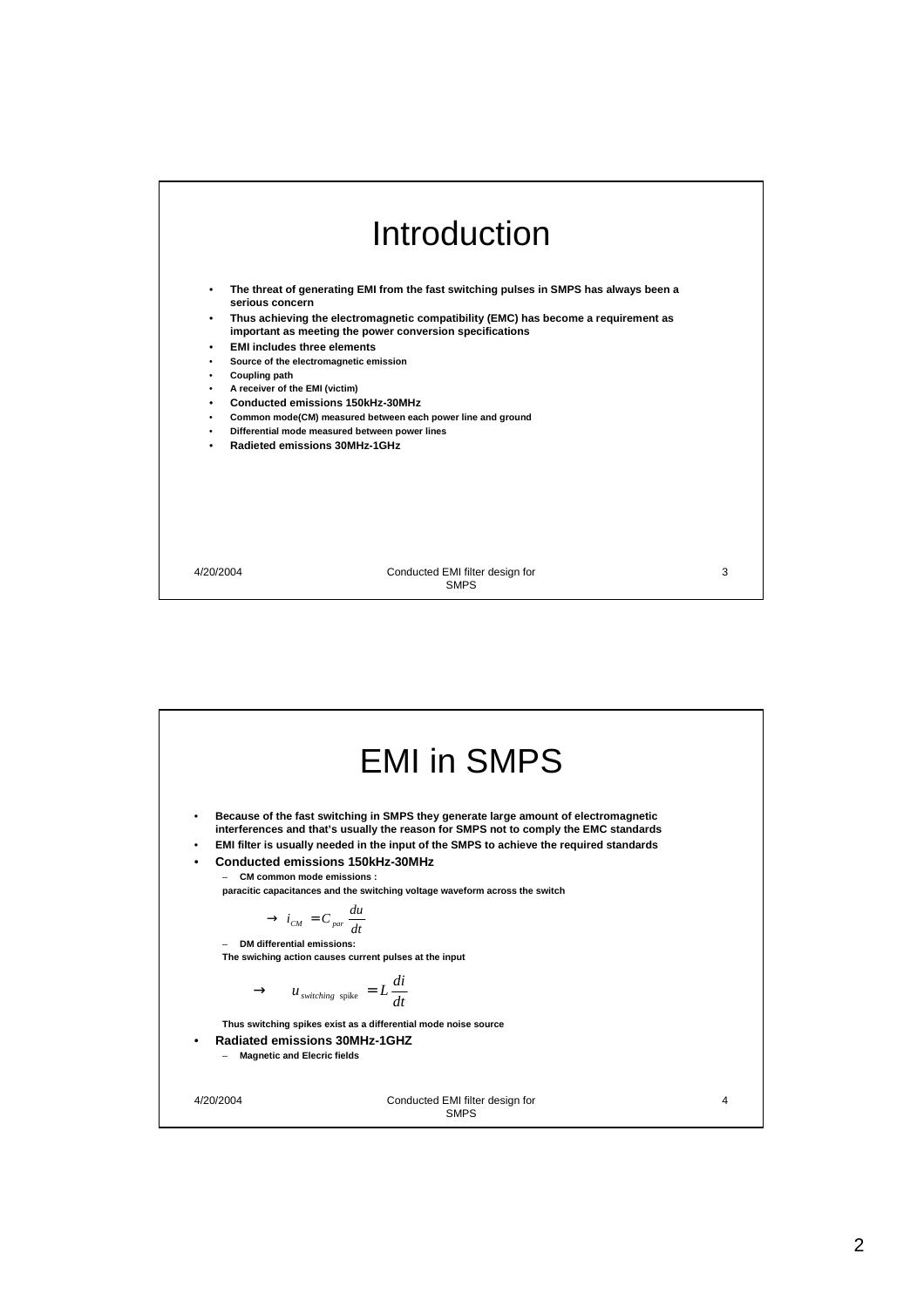

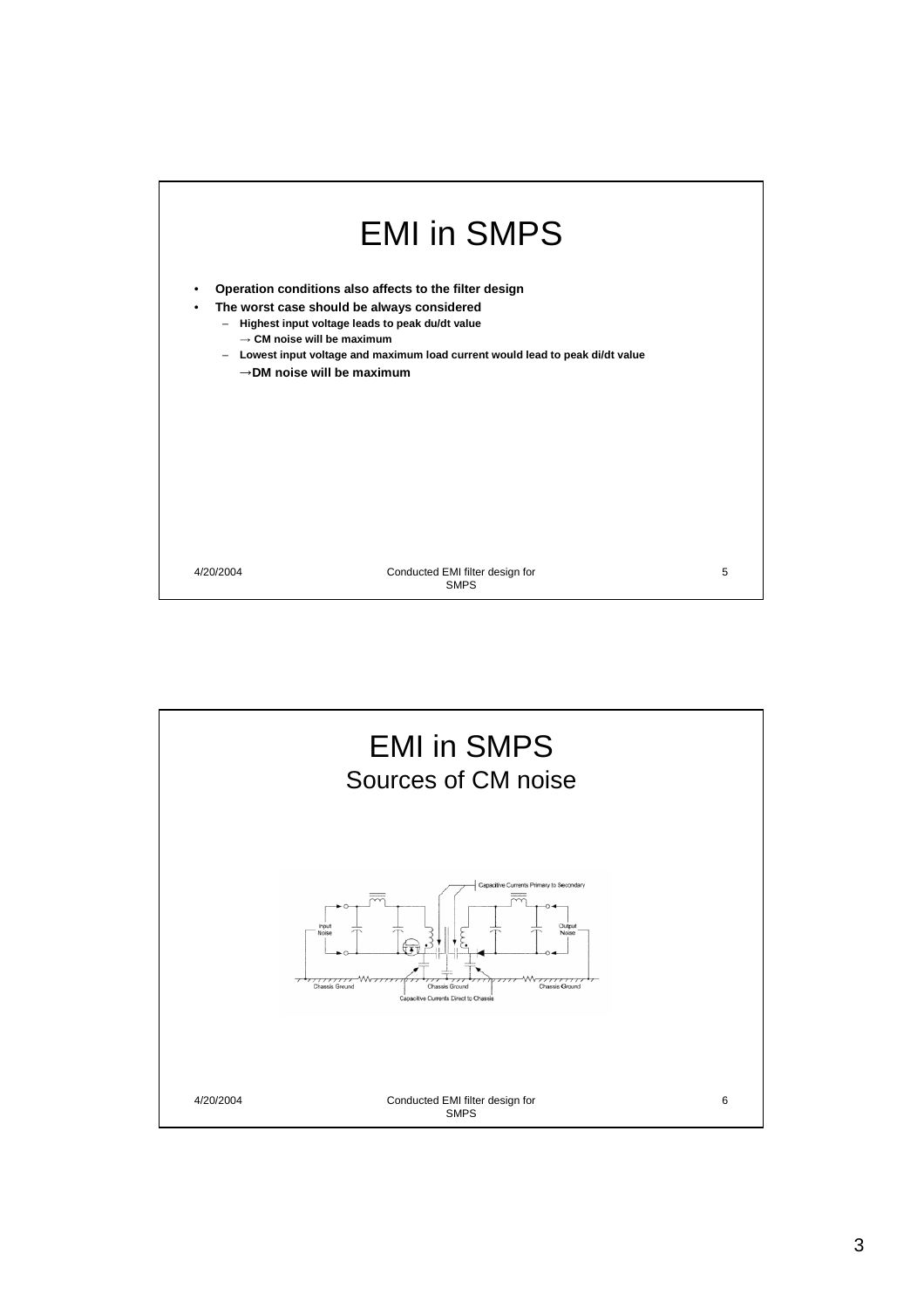

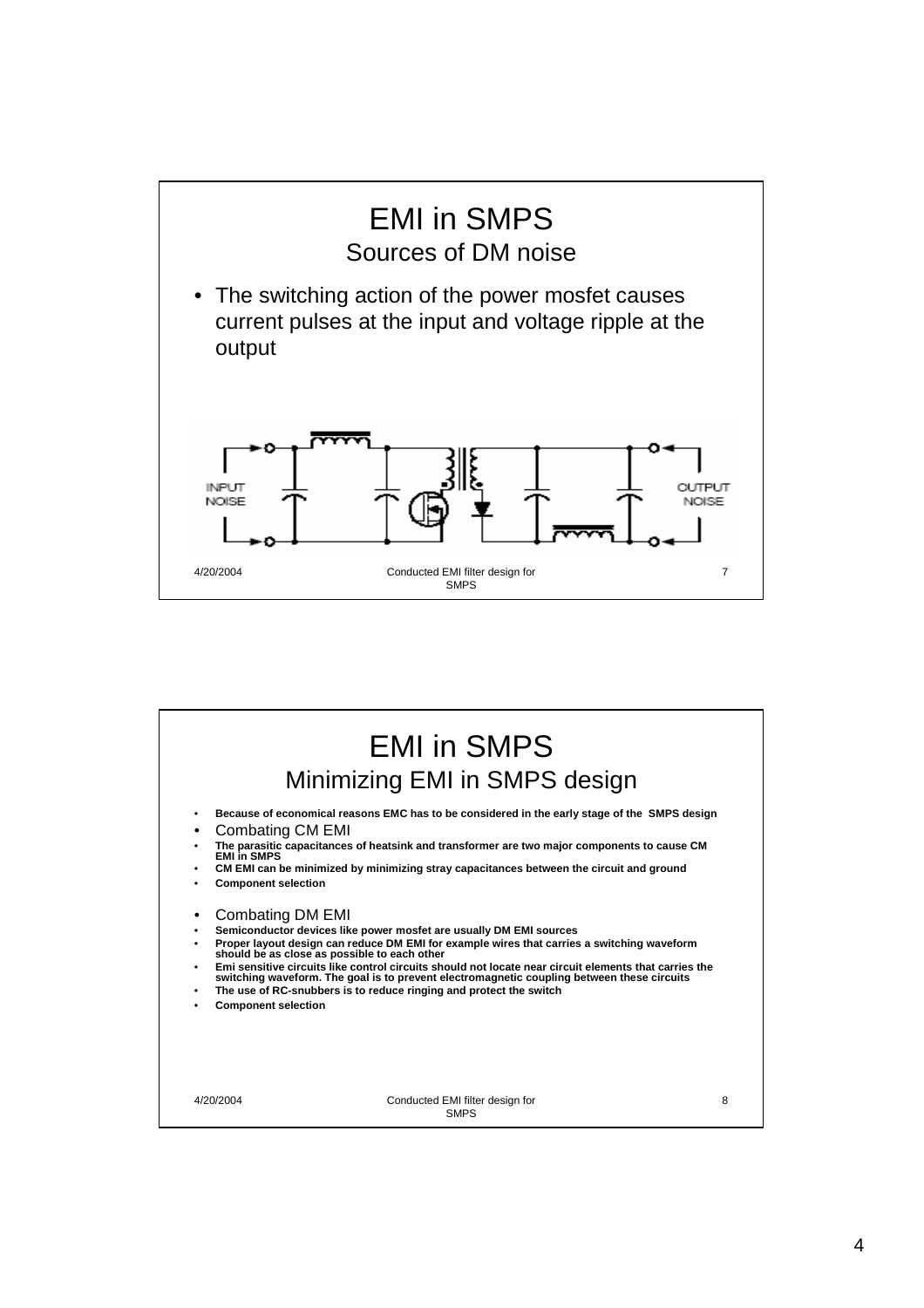

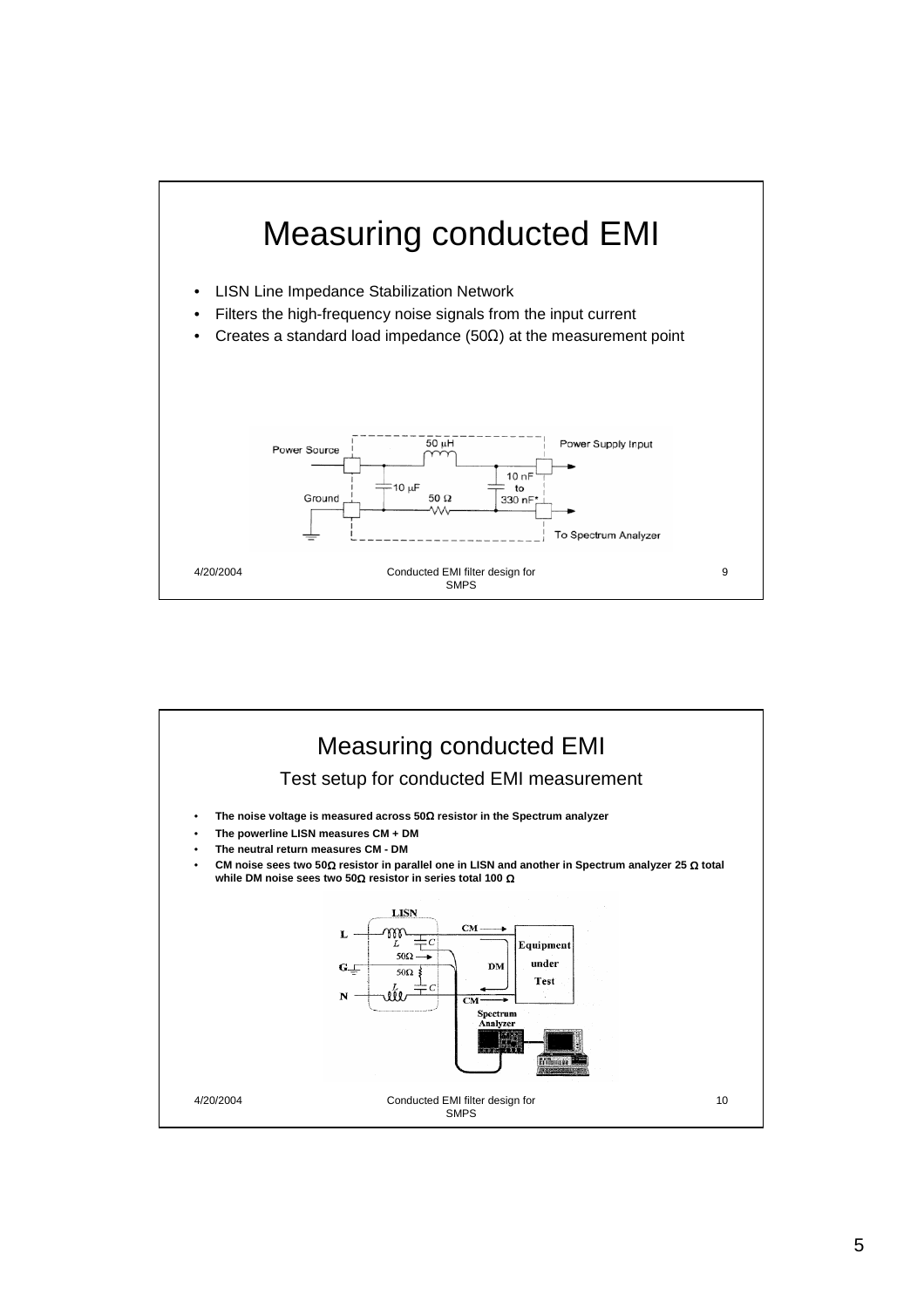

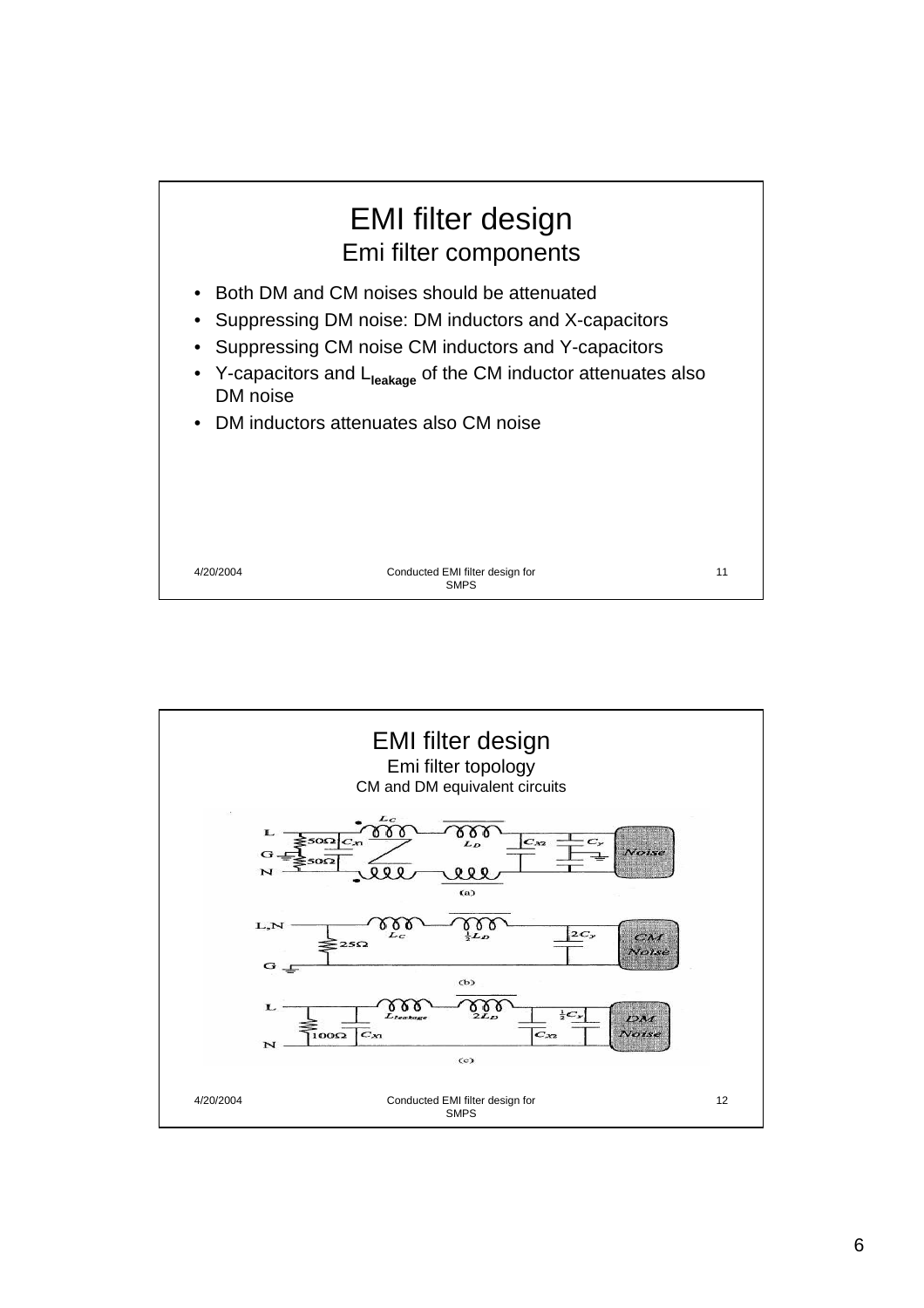

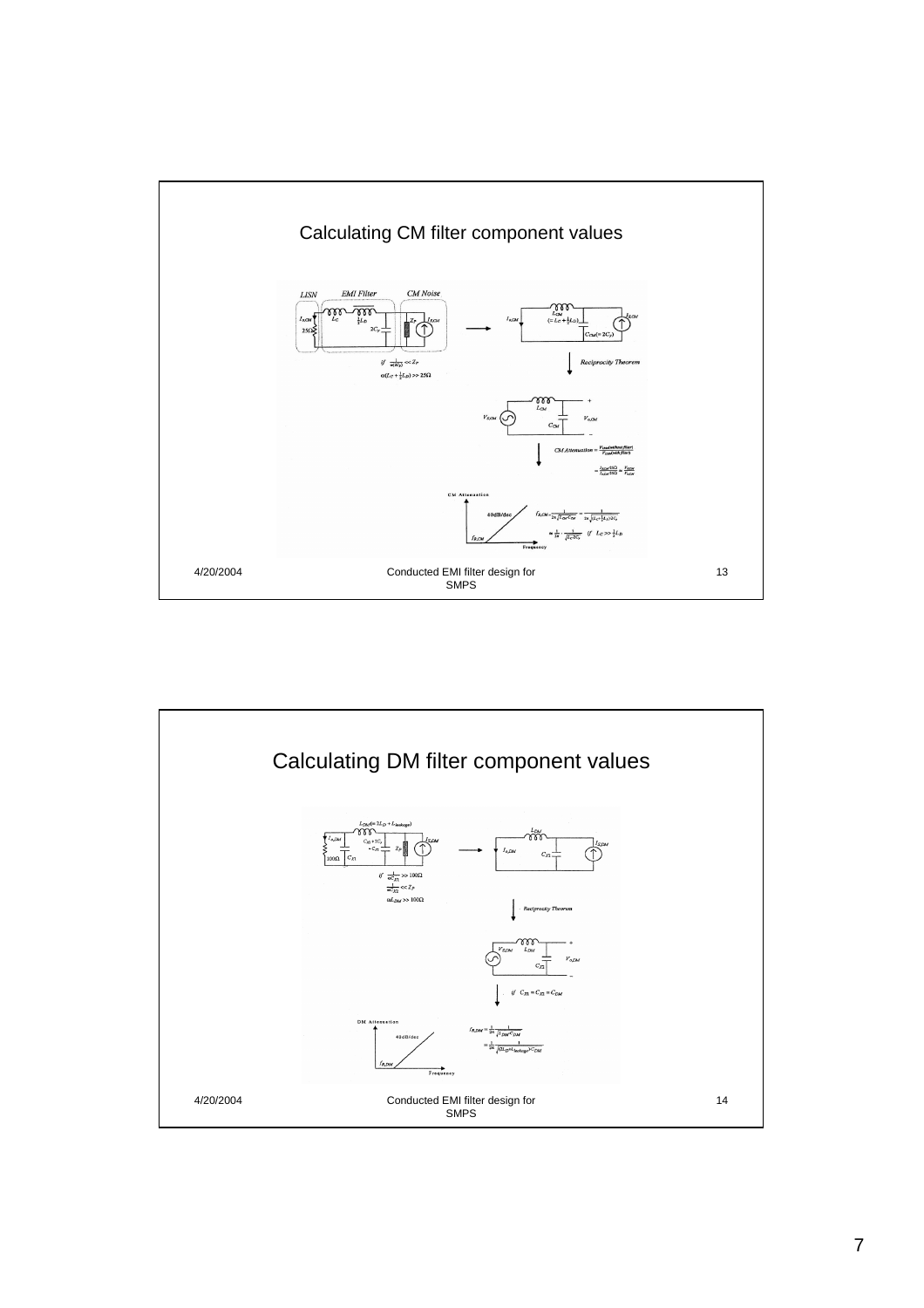

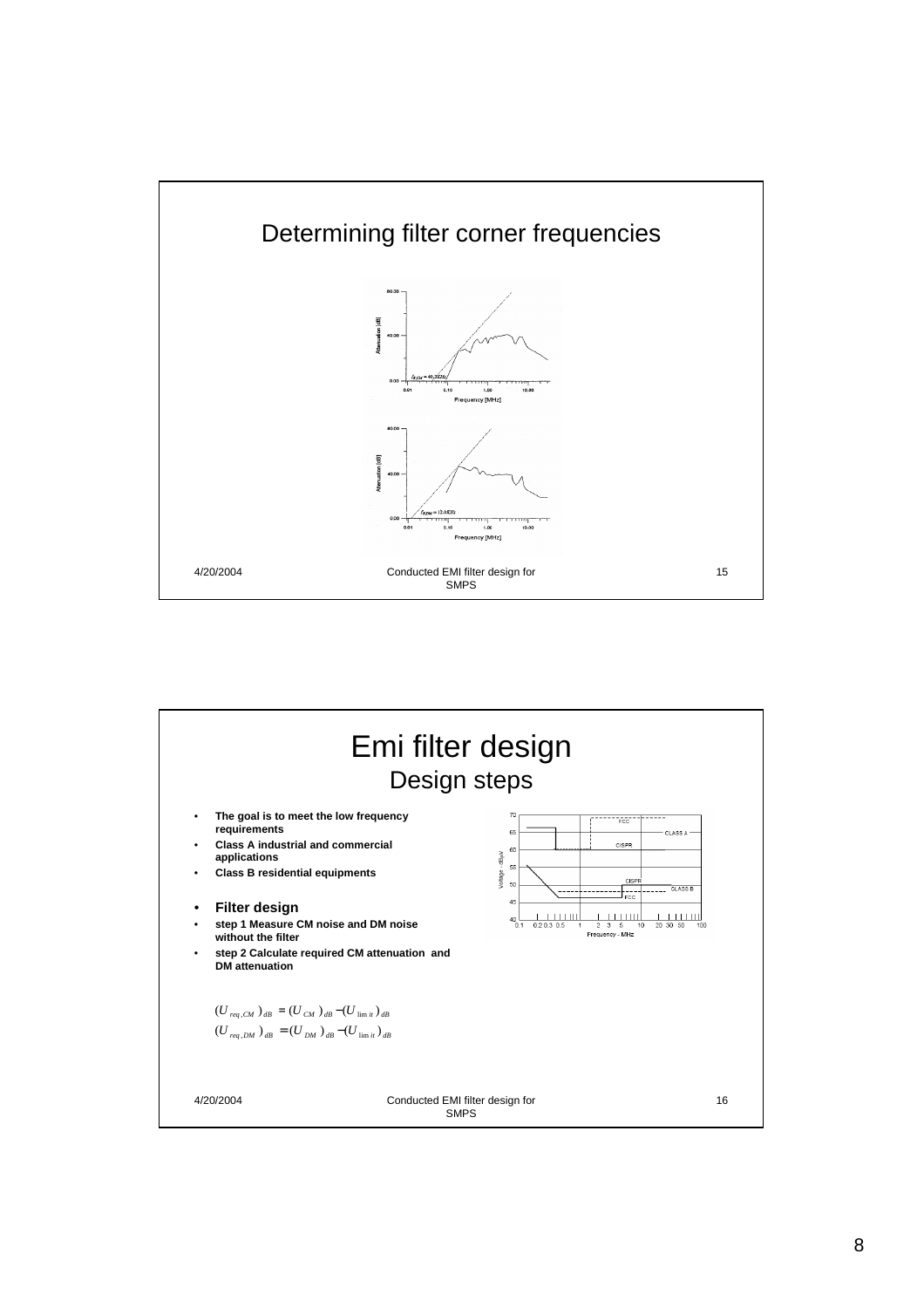|                                                                                           | Emi filter design<br>Design steps                                                                                                                                                                                                                                                                                                                     |    |
|-------------------------------------------------------------------------------------------|-------------------------------------------------------------------------------------------------------------------------------------------------------------------------------------------------------------------------------------------------------------------------------------------------------------------------------------------------------|----|
| ٠<br><b>CM</b> components:                                                                | step 3: Determine filter corner frequencys by drawing a 40db/dec slope which is tangent to the<br>required attenuation for DM and CM<br>Step 4: Calculate component values<br>$C_{\text{v}}$ is limited to 3300pF because of safety reasons and the corner frequency f <sub>R.CM</sub> has been found in step<br>3 so we get the common mode inductor |    |
| $L_c = \left(\frac{1}{2\pi * f_{\text{max}}}\right)^2 * \frac{1}{2C}$                     |                                                                                                                                                                                                                                                                                                                                                       |    |
| <b>DM</b> components:                                                                     |                                                                                                                                                                                                                                                                                                                                                       |    |
|                                                                                           | There is freedom of choosing differential mode inductor L <sub>dm</sub> . To reduce cost and size of the filter often<br>manufactures use only common mode inductor's leakage inductance Lleakage as DM inductor. The<br>corner frequency $f_{R,DM}$ has been found in step 3. Thus the DM capacitors are                                             |    |
| $C_{x1} = C_{x2} = C_{DM} = \left(\frac{1}{2\pi * f_{ocou}}\right)^2 * \frac{1}{L_{com}}$ |                                                                                                                                                                                                                                                                                                                                                       |    |
| 4/20/2004                                                                                 | Conducted EMI filter design for<br><b>SMPS</b>                                                                                                                                                                                                                                                                                                        | 17 |